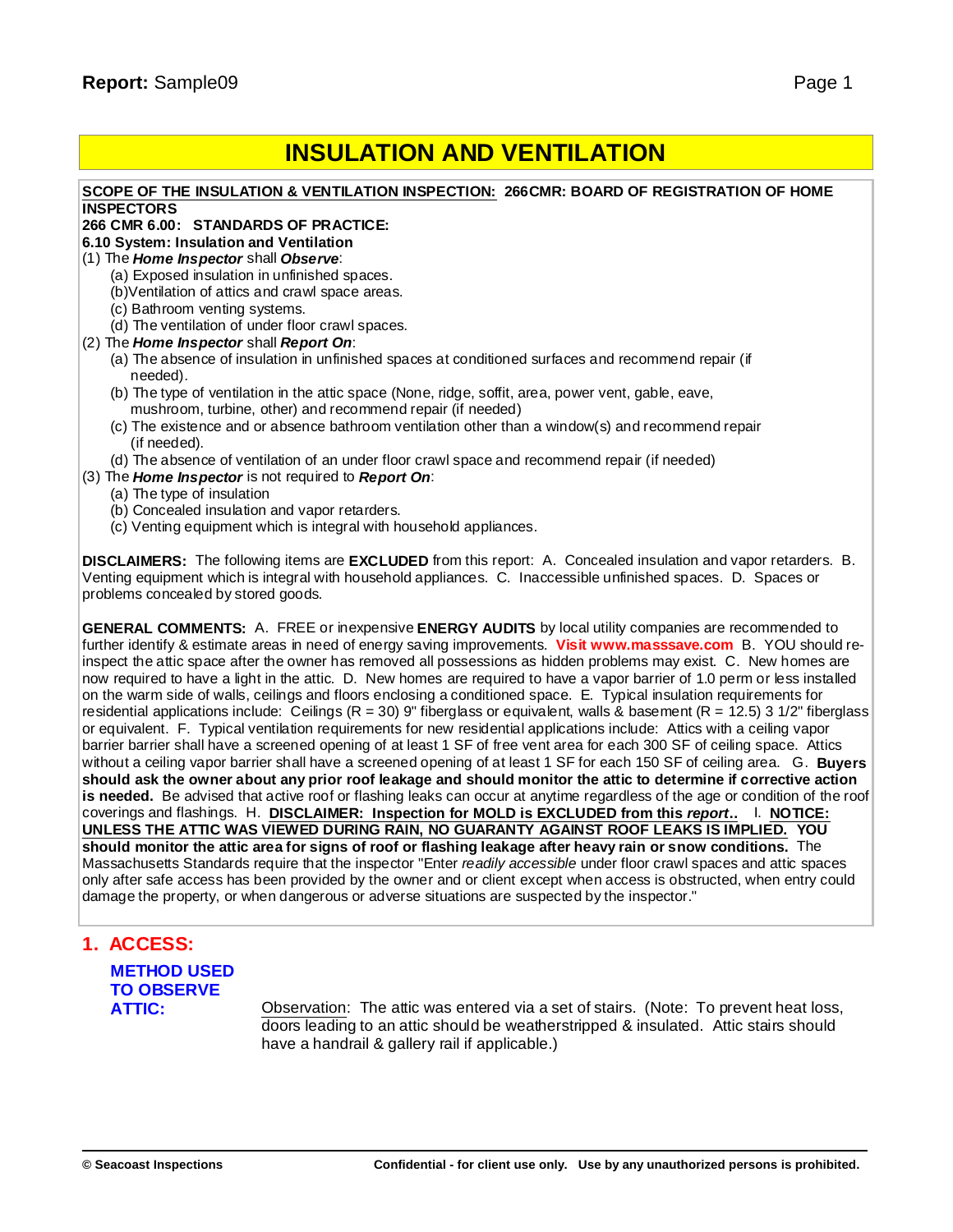**IS AN ATTIC LIGHT**

**PRESENT?** Yes, an attic light is present.

## **2. SIGNS OF ATTIC WATER PENETRATION:**

**EVIDENCE OF LEAKS OR CONDENSATION**

**PROBLEMS:** Observation: Wet stains were visible in the *readily accessible* parts of the attic at time of inspection.

Analysis: Active leakage is suspected, further investigation and repairs are needed. Note: There is a potential for concealed damage. Be advised that any source of water penetration or ventilation imbalance can cause interior damage and / or mold. Recommendation: You should ask the owner to disclose any known roof or flashings leakage problems. A licensed roofing contractor should be hired to further identify the source of the suspected leak and repaired as determined.

Observation: Moist water stains were noted adjacent to the plumbing vent pipe within the attic.

Analysis: In my opinion, the stains indicate that the flashing boot around the plumbing vent pipe is leaking at the roof. Further investigation and repairs are needed. Be advised that any source of water penetration or ventilation imbalance can cause interior damage and / or mold. Note: There is a potential for concealed damage. Recommendation: You should ask the owner if he or she has any knowledge of past roofing or flashing leakage problems or repairs? Hire a roofer to repair the flashing and monitor for future leakage.

Observation: Water stains are present of the roof framing beneath or adjacent to the attic ridge vent.

Analysis: Ridge vents are vulnerable to wind driven rain leakage. Be advised that any source of water penetration or ventilation imbalance can cause interior damage and / or mold.

Recommendation: I advise that you ask a roofer to perform a closer on-roof inspection to determine the true condition of the ridge vent and the brand installed. In my opinion, a quality ridge vent will have a baffle on each side to deflect wind and water away and a matching square footage of soffit ventilation. If the present type of ridge vent has no baffles, then I recommend replacement.

Observation: There is a potential for leakage at:

Chimney flashing

Analysis: Leaks may cause interior water damage. Be advised that any source of water penetration or ventilation imbalance can cause interior damage and / or mold. Note: There is a potential for concealed damage.

Recommendation: Potential leakage points should be reappraised by applicable tradesmen and corrected as required.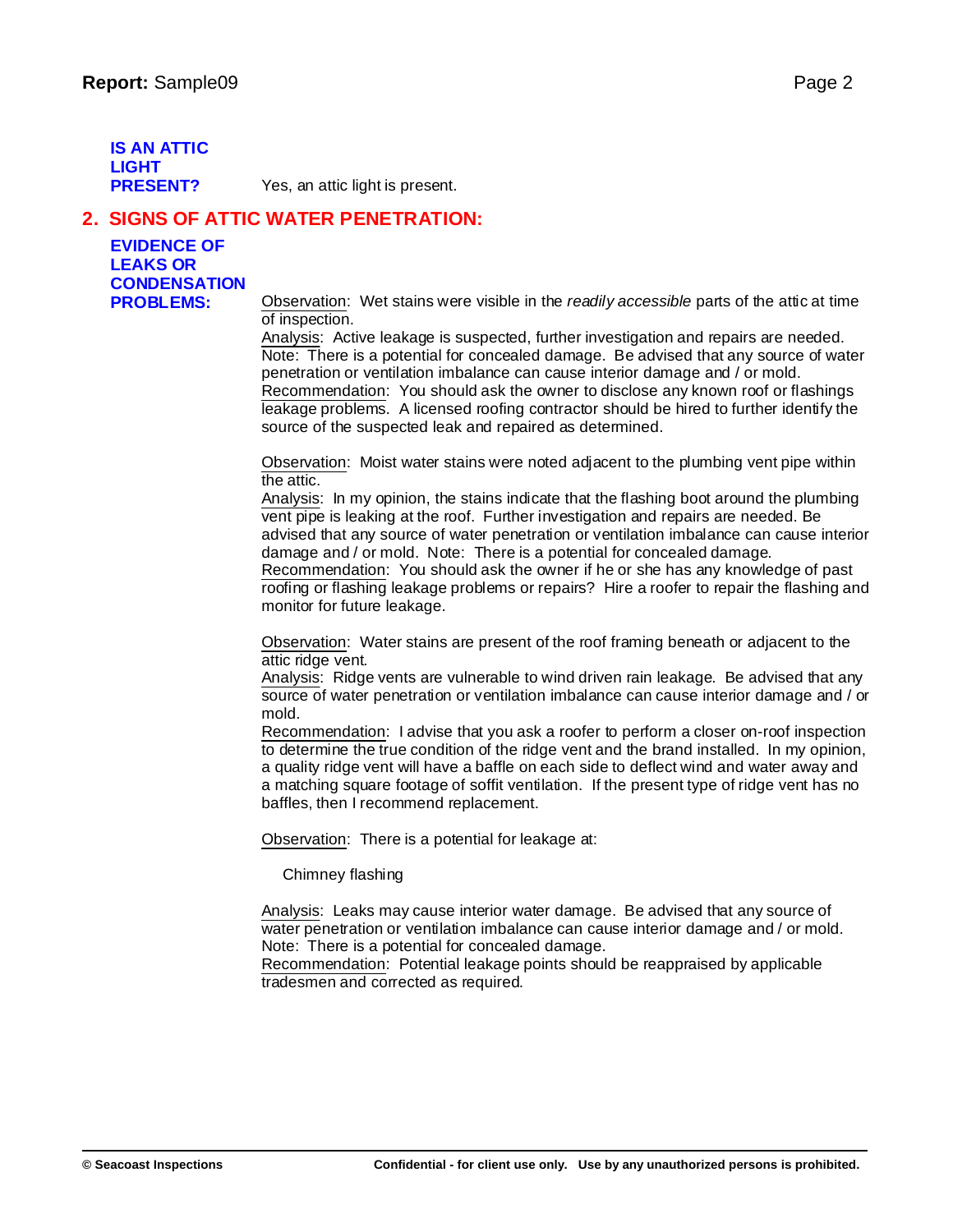| <b>3. VENTILATION:</b>                                                                                                                                  |                                                                                                                                                                                                                                                                                                                                                                                                                                                                                                                                                                                                                                                                                                                                                       |
|---------------------------------------------------------------------------------------------------------------------------------------------------------|-------------------------------------------------------------------------------------------------------------------------------------------------------------------------------------------------------------------------------------------------------------------------------------------------------------------------------------------------------------------------------------------------------------------------------------------------------------------------------------------------------------------------------------------------------------------------------------------------------------------------------------------------------------------------------------------------------------------------------------------------------|
| <b>TYPE OF ATTIC</b><br><b>VENTILATION:</b>                                                                                                             | Observation: The attic space is vented by the following means:                                                                                                                                                                                                                                                                                                                                                                                                                                                                                                                                                                                                                                                                                        |
|                                                                                                                                                         | Ridge & soffit vent (Note: This is an indication of a modern attic ventilation system).<br>Gable end louver vents                                                                                                                                                                                                                                                                                                                                                                                                                                                                                                                                                                                                                                     |
| <b>CONDITION:</b>                                                                                                                                       | * FUNCTIONAL. Observation: No visible problems observed where readily<br>accessible at time of inspection.                                                                                                                                                                                                                                                                                                                                                                                                                                                                                                                                                                                                                                            |
| <b>ATTIC</b><br><b>VENTILATION</b><br><b>PROBLEMS:</b>                                                                                                  | Observation: The attic is ventilated by both gable end louver vents and a modern ridge                                                                                                                                                                                                                                                                                                                                                                                                                                                                                                                                                                                                                                                                |
|                                                                                                                                                         | vent system.<br>Analysis: The gable vents may have been original and the ridge vent system may be a<br>renovation. Be advised that for a ridge vent system to function properly, air must enter<br>the soffit vents or vented drip edge flashing, flow upward between the rafters and then<br>vent through the ridge vent to the atmosphere. The two gable end louver vents should<br>NOT be present as air entering through the vents will impair the function of the ridge<br>vent by reducing a positive draft. In short, the gable vents short-circuit the desired air<br>movement for ridge vent function. Simple repair is needed.<br>Recommendation: You should hire a tradesman to block the gable end louver vents<br>from within the attic. |
| <b>CONDITION OF</b><br><b>FOUNDATION /</b><br><b>CRAWL SPACE</b><br><b>VENTILATION:</b><br><b>CONDITION OF</b><br><b>KITCHEN</b><br><b>VENTILATION:</b> | Not applicable with this structure.<br>* FUNCTIONAL. Observation: No visible major problems observed where readily                                                                                                                                                                                                                                                                                                                                                                                                                                                                                                                                                                                                                                    |
|                                                                                                                                                         | accessible.                                                                                                                                                                                                                                                                                                                                                                                                                                                                                                                                                                                                                                                                                                                                           |
| <b>CONDITION OF</b><br><b>BATHROOM</b><br><b>VENTILATION:</b>                                                                                           | Observation: The bathroom is ventilated by a window and an exhaust fan.                                                                                                                                                                                                                                                                                                                                                                                                                                                                                                                                                                                                                                                                               |
| <b>CONDITION OF</b><br><b>DRYER</b><br><b>VENTILATION:</b>                                                                                              | * FUNCTIONAL. Observation: No visible problems observed where readily<br>accessible.                                                                                                                                                                                                                                                                                                                                                                                                                                                                                                                                                                                                                                                                  |

## **4. INSULATION IN UNFINISHED SPACES:**

ATTIC: Suspected types of exposed and *readily accessible* attic insulation: Fiberglass batt type insulation present.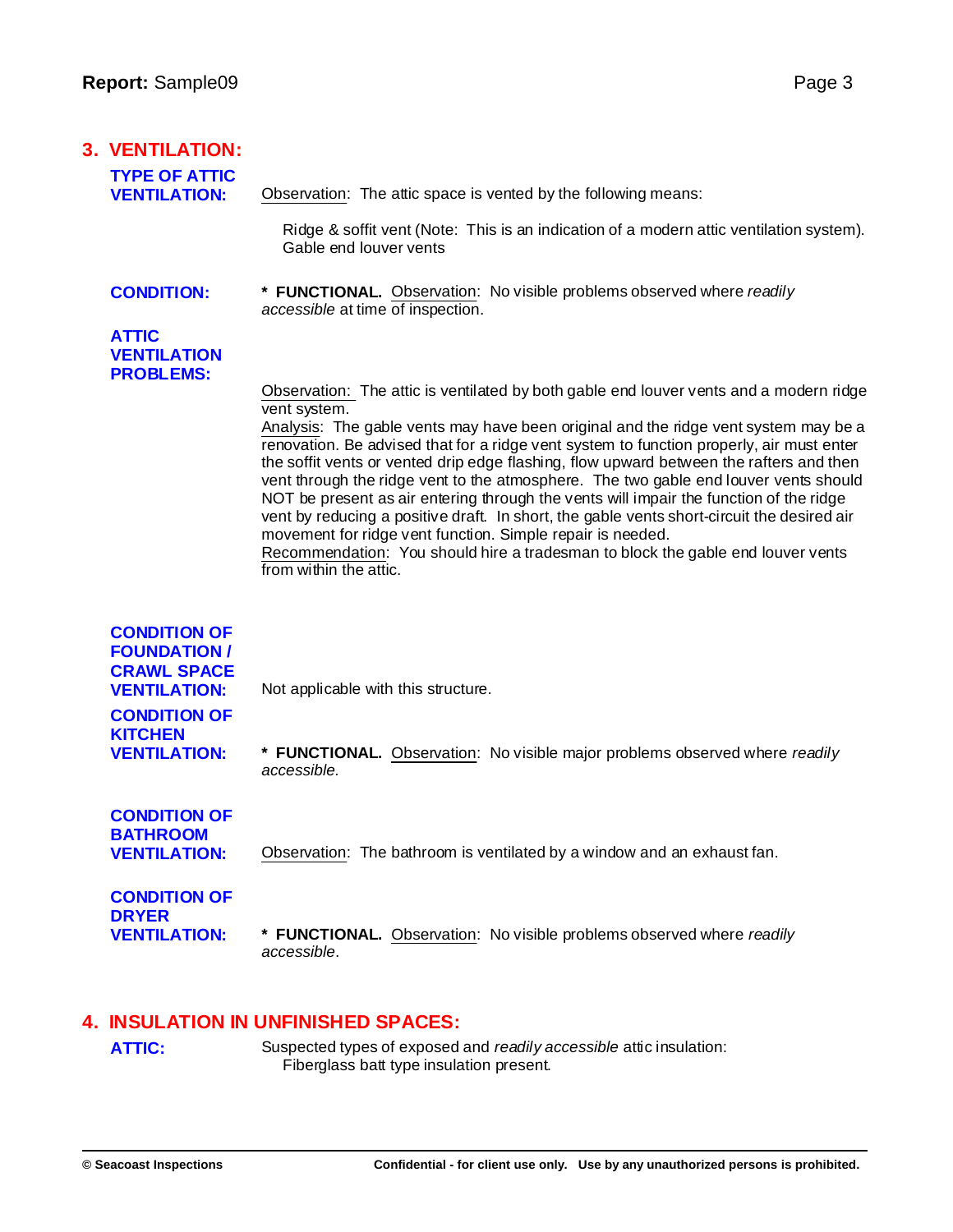# **BASEMENT /**

**CD**servation: The basement is partly finished.

Analysis: Due to the wall and/or ceiling coverings, the unfinished surfaces were not *readily accessible* for inspection. Therefore, the presence or non-presence, type(s) and condition of insulation and vapor barriers is undetermined. Further investigation is needed.

Recommendation: You should ask the owner to disclose any knowledge of insulation and vapor barriers behind the finished walls and ceiling materials. You may also elect to contact the local utility company and schedule an inexpensive "energy audit" of the entire home, to determine where insulation improvements are needed, approximate cost and potential savings in heating and cooling expenses.

Observation: Where *readily accessible,* the unfinished basement or crawl space has no insulation.

Analysis: While the lack of basement or crawl space insulation may be typical for the older home, the omission will increase fuel consumption and will reduce comfort levels. Optional insulation upgrading is advised.

Recommendation: I advise that you hire an insulation contractor to install fiberglass batt type insulation between all floor joists in accordance with the requirements of the building code.

Web Resources: U.S. DOE website <www.ornl.gov/%7eroofs/zip/ziphome.html> (Zip Code Insulation Program)

h[ttp://w](http://www.eere.energy.gov/buildings/info/documents/pdfs/26455.pdf)[ww.eere.energy.gov/buildings/info/documents/pdfs/26455.pdf](www.eere.energy.gov/buildings/info/documents/pdfs/26455.pdf) h[ttp://w](http://www.eere.energy.gov/buildings/info/documents/pdfs/29238.pdf)[ww.eere.energy.gov/buildings/info/documents/pdfs/29238.pdf](www.eere.energy.gov/buildings/info/documents/pdfs/29238.pdf) Crawl space

Observation: As mentioned earlier the home has exterior ridgid insulation installed on the foundation all the way up above ground to the siding.

Analysis: This is a positive feature for energy efficiency but a negative in regards to pest infestation. Carpenter ants love to make there nests in this stuff and termites like it because they don't have to go to the trouble of making mud tubes.

Recommendation: I would have the insulation cut back to the surface of the ground or at least a 2 inch vision strip that would allow you to see and pest activity. RIght now you have no way of knowing what is going on behind that insulation. I would also recommend an inspection and annual service by a pest company to be proactive rather than reactive. Most of the basement interior is not readily visible for inspection so preventive maintenance is advised.

# **WALLS where**

**exposed:** Observation: There were no unfinished wall spaces *readily accessible* at time of inspection.

> Analysis: The presence and condition of any insulation within the wall spaces is undetermined. **Be advised that homes built before the 1950's were most often constructed without insulation in the exterior walls**. While the lack of insulation may be typical for a home of this era, heat loss will be excessive as compared to new construction, making the home more expensive to heat.

Recommendation: You should question the owner about any known wall insulation. To precisely identify wall insulation, it is necessary to remove part of the wall covering such as in a closet, and then patch the wall afterwards. If your research reveals the absence of wall insulation, then an energy audit and insulation updating are advised for energy conservation and comfort. You may desire to seek estimates from an insulation contractor for blown-in loose fiberglass or loose cellulose within the exterior wall cavities.

Web resource on wall insulation: h[ttp://ww](http://www.eere.energy.gov/buildings/info/documents/)[w.eere.energy.gov/buildings/info/documents/](www.eere.energy.gov/buildings/info/documents/) pdfs/26451.pdf